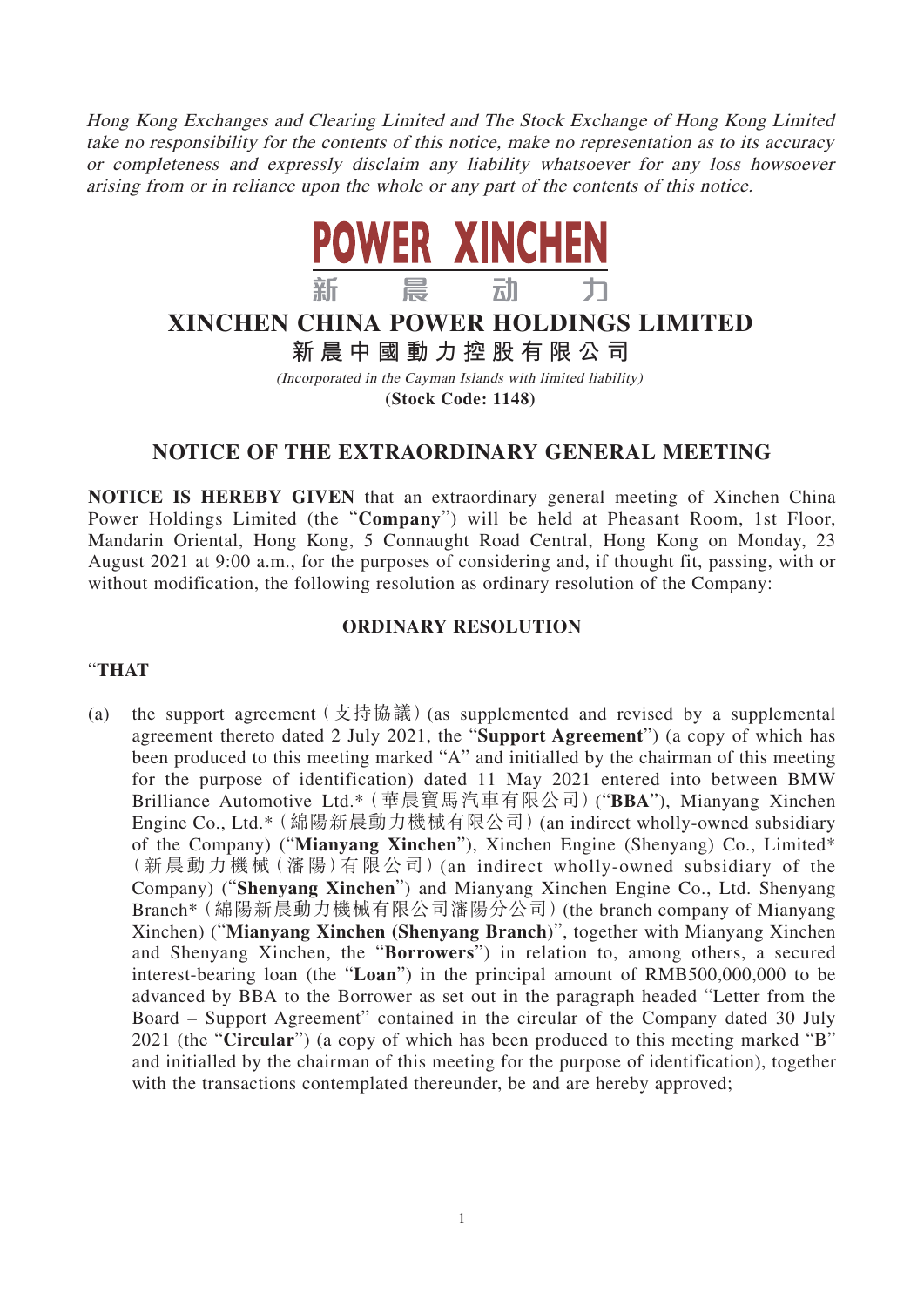- (b) each of the four mortgage agreements(抵押合同)(the "**Mortgage Agreements**") (a copy of which has been produced to this meeting marked "C" and initialled by the chairman of this meeting for the purpose of identification) to be entered into between the Borrowers with BBA, pursuant to which mortgages over the Mortgaged Assets (as defined in the Circular) will be created in favour of BBA as security for, among others, the Loan as set out in the paragraph headed "Letter from the Board – Mortgage Agreements" contained in the Circular, together with the transactions contemplated thereunder, be and are hereby approved; and
- (c) any director of the Company (the "**Director**") be and are hereby authorized, for and on behalf of the Company, to do all such things and exercise all powers which he/she considers necessary or desirable or expedient in connection with the Support Agreement and the Mortgage Agreements or otherwise in connection with the implementation of the transactions contemplated thereunder, including without limitation the execution, amendment, supplement, delivery, waiver, submission and implementation of any of the Support Agreement and the Mortgage Agreements and any further documents or agreements, and any Director and the company secretary of the Company or two Directors be authorized to affix the common seal of the Company (if required) on any document or deed as they consider appropriate."

By order of the board of directors **Xinchen China Power Holdings Limited Ngai Ka Yan** Company Secretary

Hong Kong, 30 July 2021

Registered Office: Windward 3 Regatta Office Park PO Box 1350 Grand Cayman KY1-1108 Cayman Islands

Head office and principal place of business: Suites 1602-05 Chater House 8 Connaught Road Central Hong Kong

\* for identification purposes only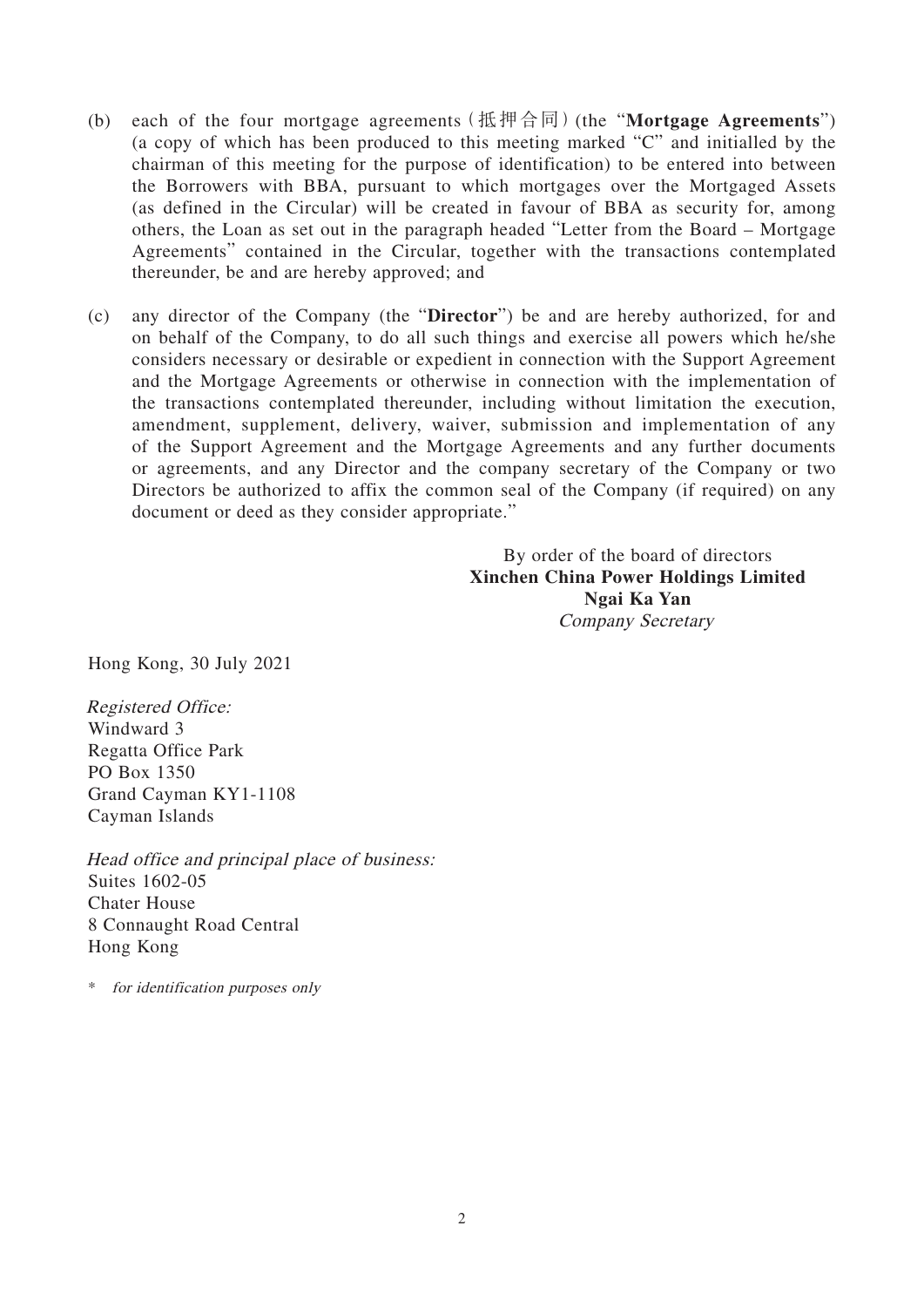#### Notes:

- 1. A shareholder entitled to attend and vote at the above meeting may appoint one or more than one proxies to attend and to vote on a poll in his stead. On a poll, votes may be given either personally (or in the case of a shareholder being a corporation, by its duly authorised representative) or by proxy. A proxy need not be a shareholder of the Company.
- 2. Where there are joint registered holders of any share, any one of such persons may vote at the meeting, either personally or by proxy, in respect of such share as if he were solely entitled thereto; but if more than one of such joint holders are present at the meeting personally or by proxy, that one of the said persons so present whose name stands first on the register of members of the Company in respect of such shares shall alone be entitled to vote in respect thereof.
- 3. In order to be valid, the form of proxy duly completed and signed in accordance with the instructions printed thereon together with the power of attorney or other authority, if any, under which it is signed or a notarially certified copy thereof must be delivered to the office of the Company's branch registrar and transfer office in Hong Kong, Computershare Hong Kong Investor Services Limited, at 17M Floor, Hopewell Centre, 183 Queen's Road East, Wanchai, Hong Kong not less than 48 hours before the time appointed for holding the meeting or any adjournment thereof.
- 4. Completion and return of the form of proxy will not preclude shareholders from attending and voting in person at the meeting if shareholders so wish.
- 5. The Hong Kong branch register of members of the Company will be closed from Wednesday, 18 August 2021 to Monday, 23 August 2021, both days inclusive, during which period no transfer of shares will be registered. Only shareholders of the Company whose names appear on the register of members of the Company on Wednesday, 18 August 2021 or their proxies or duly authorised corporate representatives are entitled to attend the meeting. In order to qualify for attending the meeting, all properly completed transfer forms accompanied by the relevant share certificates must be lodged with the Company's branch share registrar and transfer office in Hong Kong, Computershare Hong Kong Investor Services Limited, at Shops 1712-1716, 17th Floor, Hopewell Centre, 183 Queen's Road East, Wanchai, Hong Kong for registration not later than 4:30 p.m. on Tuesday, 17 August 2021.
- 6. The ordinary resolution set out in this notice of extraordinary general meeting will be put forward to independent shareholders to vote by way of a poll.
- 7. In view of the pandemic of COVID-19, the following precautionary measures will be implemented at the meeting (or any adjournment thereof) to protect our shareholders from the risk of infection:
	- (i) Compulsory body temperature check will be conducted for all shareholders, proxies and other attendees at the entrance of the meeting venue. Any person with a body temperature above the reference range recommended by the Department of Health of The Government of the Hong Kong Special Administrative Region of the People's Republic of China ("**Hong Kong Government**") from time to time, or is exhibiting flu-like symptoms, may be denied entry into the meeting venue or be required to leave the meeting venue.
	- (ii) Each attendee may be asked to complete and submit a health declaration form prior to entry into the meeting venue. Anyone who responds positively to any of the questions in the health declaration form may be denied entry into the meeting venue or be required to leave the meeting venue.
	- (iii) All attendees will be required to wear surgical face mask before they are permitted to attend, and during their attendance of, the meeting. Please note that no masks will be provided at the meeting venue and attendees should bring and wear their own masks.
	- (iv) No refreshment and drinks will be provided and no gift will be distributed at the meeting.